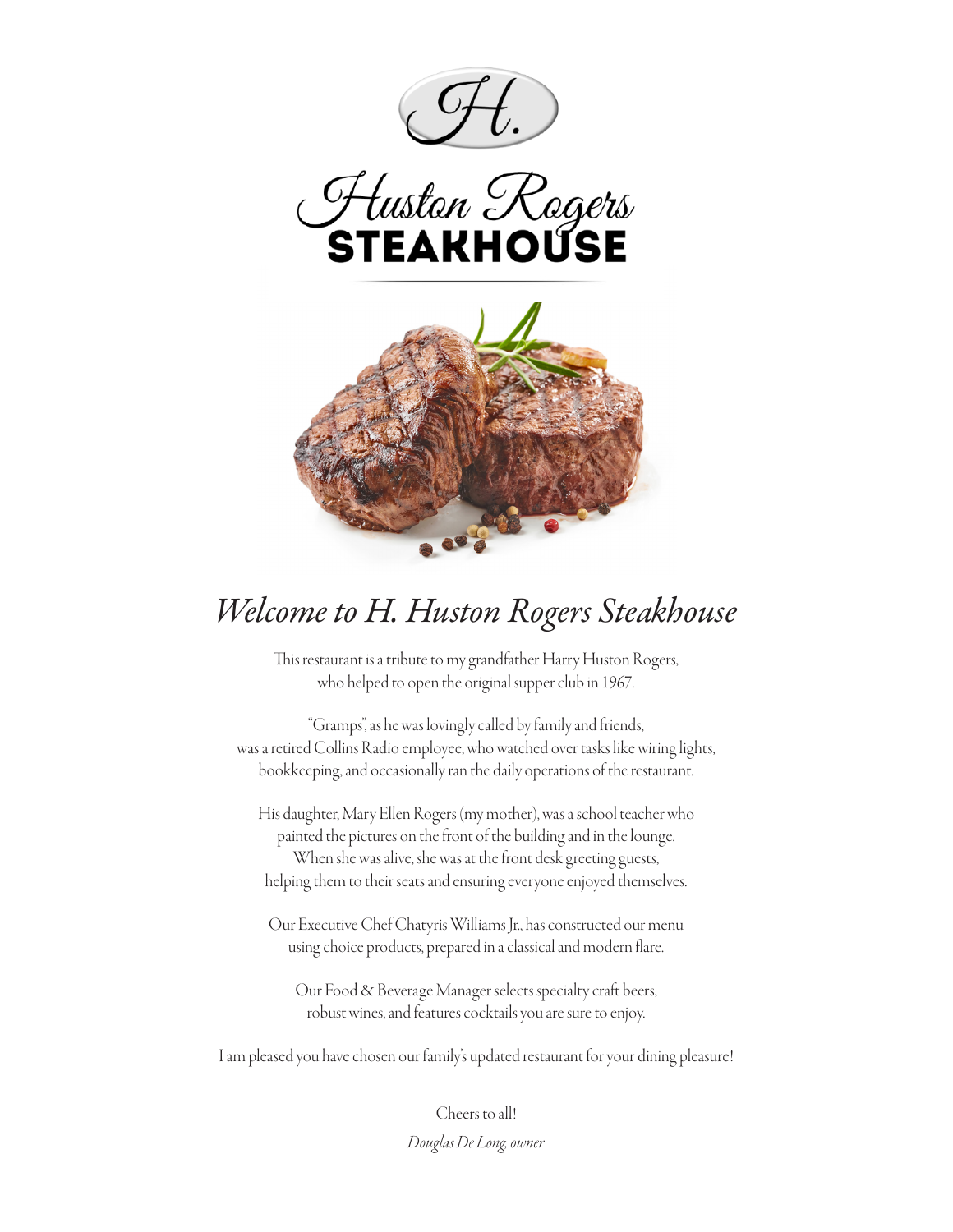*Starters and Salads*

Caprese Bruschetta *10* Our house made bruschetta topped with caprese relish

H.R. Crab Cakes *12* Three of our hand pressed crab cakes with remoulade

> Soup Du Jour *5* Made fresh daily

#### Meatball Marinara *10*

Beef and pork meatballs topped with marinara and melted Italian cheeses served with toast points

#### Grilled Caesar Side Salad *7*

One-half head of Romaine split and spritzed with garlic oil, lemon and lightly grilled. Served with Parmesan, house-made croutons and Caesar drizzle

#### De House Side Salad *7*

Mixed greens, tomatoes, carrots, cucumbers, red onions, croutons, cheese, and choice of dressing

#### De Wedge Side Salad *7*

Diced tomato, red onion, scallions, bacon and bleu cheese



*\*Consuming raw or undercooked meats, poultry, seafood, shellfish, or eggs may increase your risk of foodborne illness, especially if you have certain medical conditions.*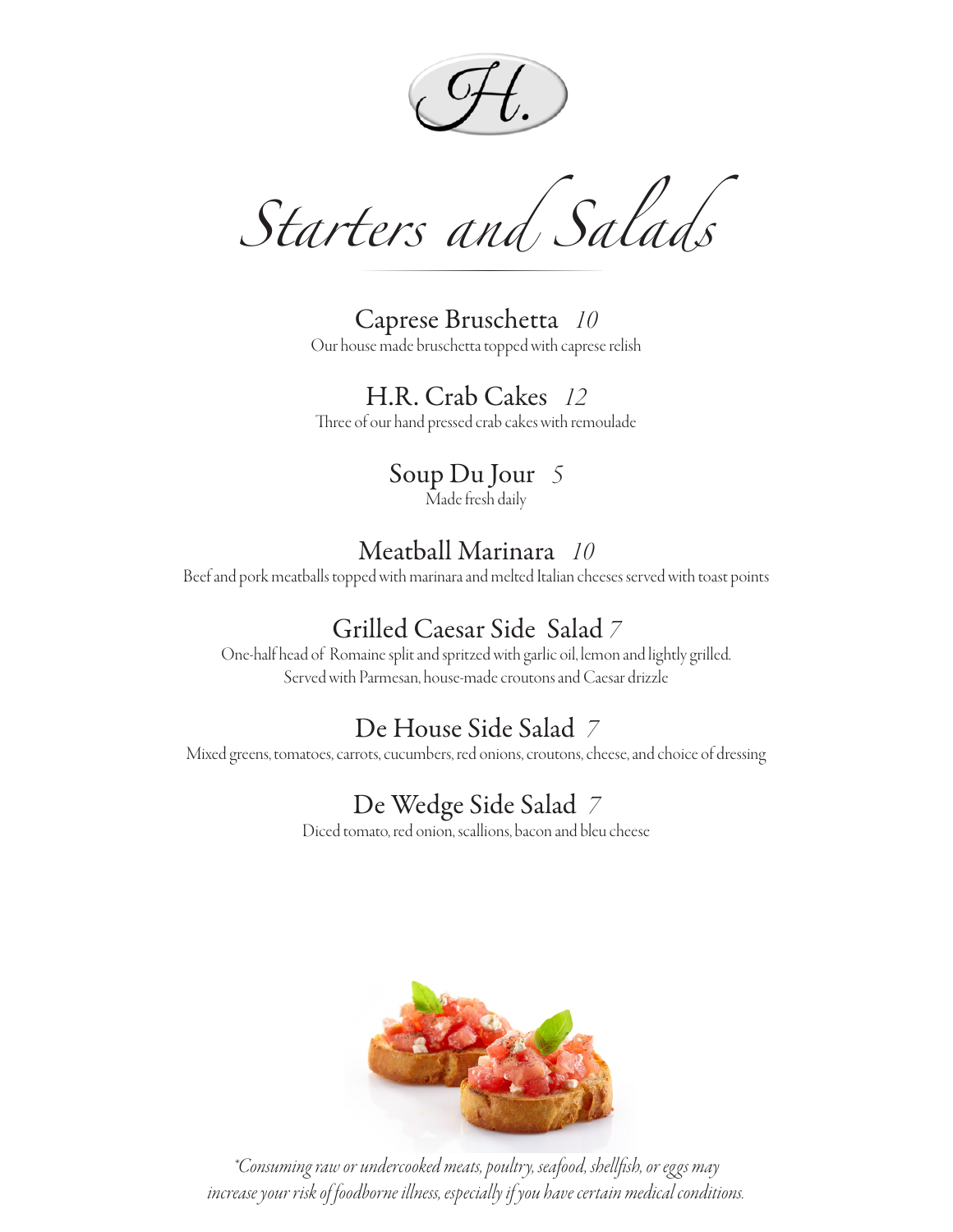

*House Creations*

Steak Au Poivre *30* Cracked peppercorn crusted 14oz Kansas City strip with cognac cream sauce, served with shitake mushroom risotto and bacon wrapped asparagus

#### Iowa Lamb *40*

Marinated grilled lamb chops, grilled broccoli and fingerling potatoes with honey mint reduction. Limited quantity

#### Mussels and Scallops Scampi *34*

Mussels and scallops, tomato, thyme, garlic and white wine butter sauce served on a bed of pasta with garlic bread. Limited quantity

#### H. Roger Rancher *35*

18oz porterhouse, topped with cowboy caviar, accompanied with root vegetable hash (GF)

## A Fish out of Water *33*

Seared 8oz Chilean sea bass filet, with sautéed peas, orzo and lemon basil beurre blanc

#### The Hawkeye *30*

10oz Iowa tomahawk pork chop with sweet corn edamame succotash and baked sweet potato. Limited quantity (GF)

#### One by Land, One by Sea *37*

5oz bacon wrapped filet and 4oz lobster tail served with hollandaise, sautéed spinach with bacon and loaded baked potato



*\*Consuming raw or undercooked meats, poultry, seafood, shellfish, or eggs may increase your risk of foodborne illness, especially if you have certain medical conditions.*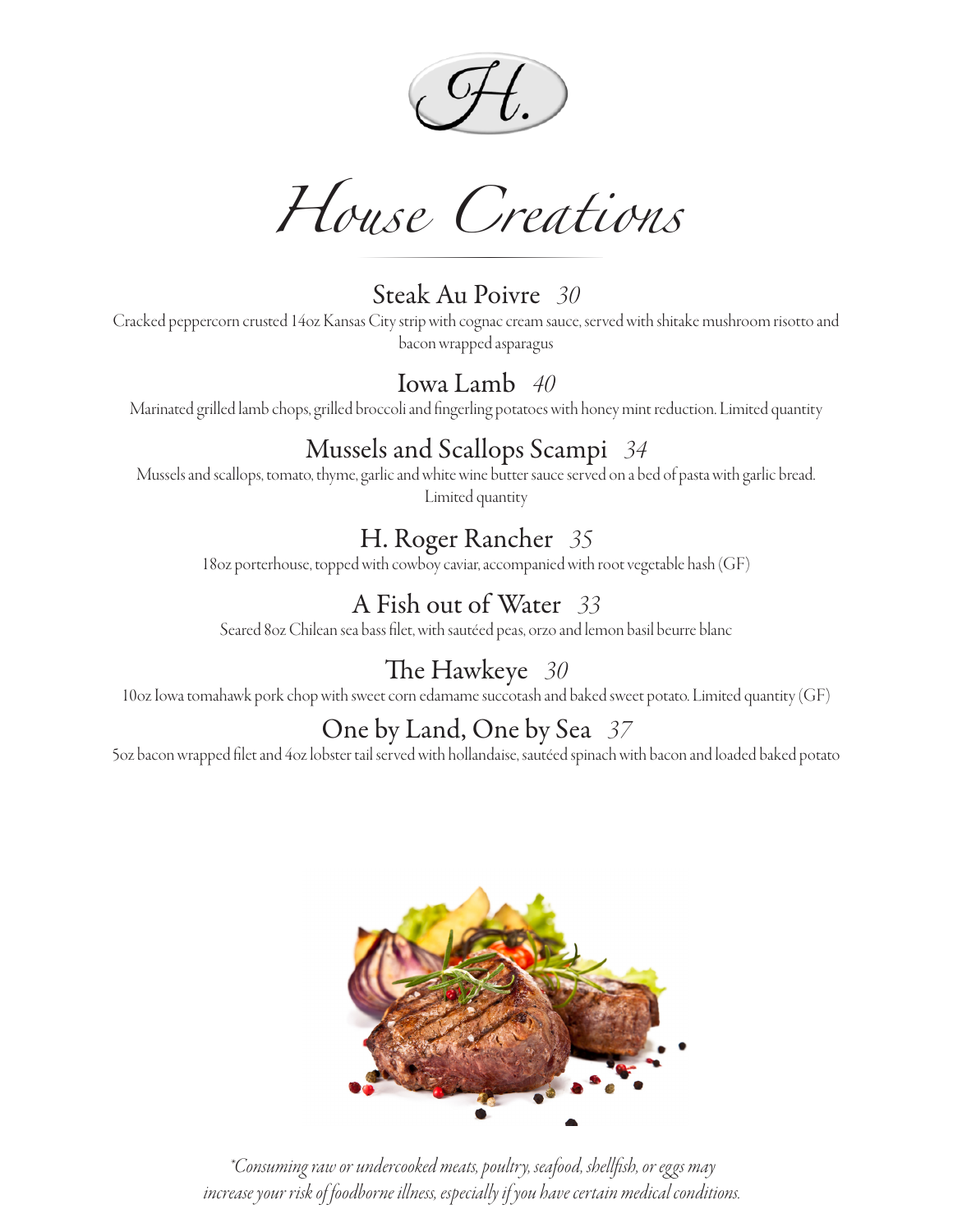

Accompanied with a choice of the vegetable of the day or sticky green beans

*and*

choice of smashed potatoes, baked potato, baked sweet potato, herb roasted fingerling potatoes or mushroom risotto

18oz Porterhouse *31*

14oz Kansas City Strip *27*

14oz Ribeye *28*

10oz Filet *37*

16oz Prime Rib *23* Available Saturdays after 5:00 pm

8oz Chilean Sea Bass *29*

12oz Airliner Chicken Breast *22*

Limited quantity.

10oz Tomahawk Pork Chop *27* Limited quantity.

8oz Salmon *20*

Lamb Chops *36* Limited quantity.